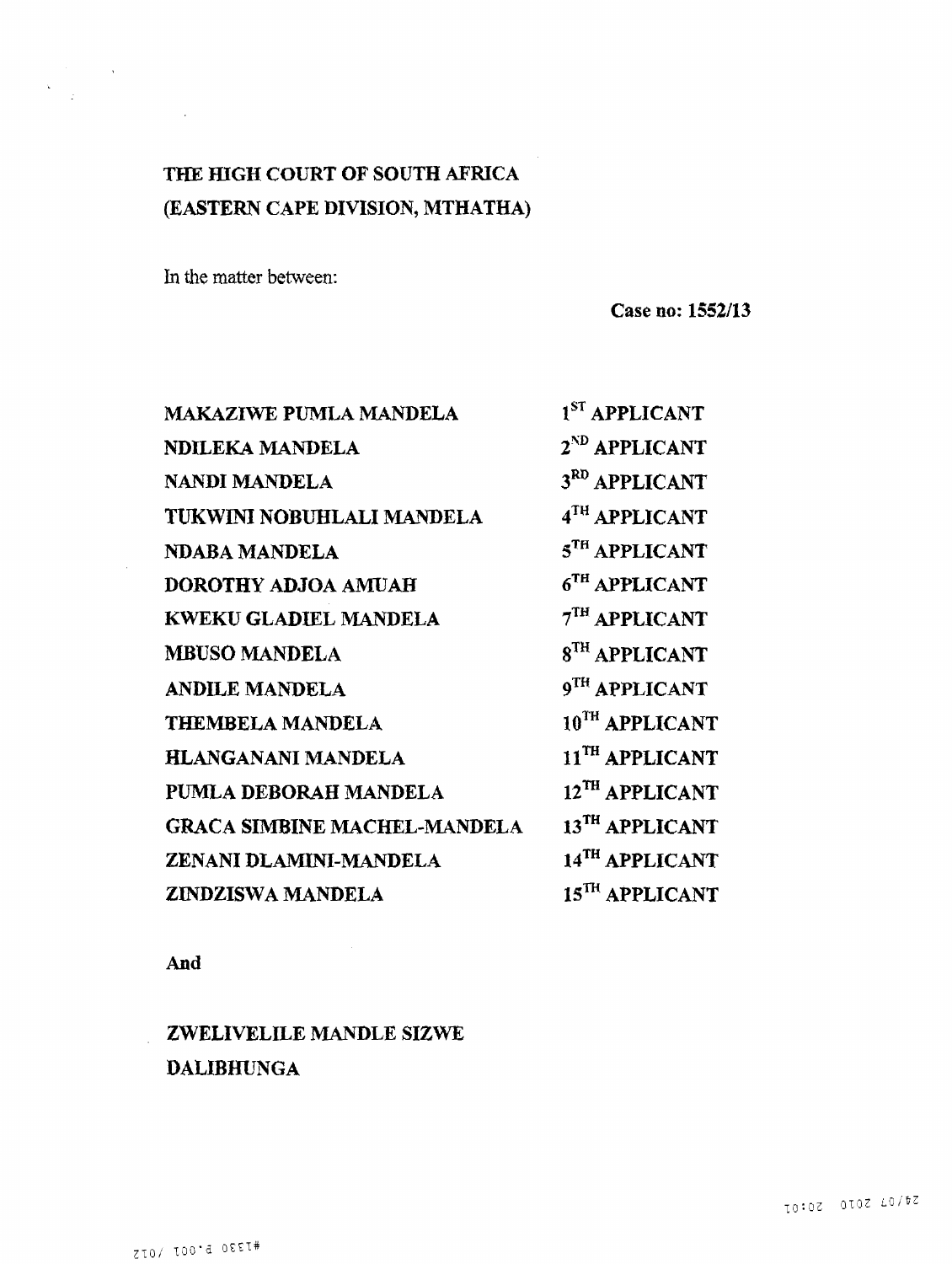**(ALSO KNOWN "MANDLA" MANDELA) 1st RESPONDENT**

**THE MEMBER OF THE EXECUTIVE COUNCIL: EASTERN CAPE DEPARTMENT 2ND RESPONDENT OF HEALTH THE PREMIER, EASTERN CAPE. 3rd RESPONDENT**

#### **JUDGMENT**

## **PAKADE, ADJP:**

## **BACKGROUND**

[ 1] The sequel to this hearing is the final Order that was issued by this Court on Friday, 2S June 2013 in the absence of the respondents .

[2] Subsequent thereto, three applications served before me yesterday. The first and second applications (herein after referred to as the Variation and the Striking off applications ) were brought by the applicants on Monday ; the 1st July 2013 and the third application ( herein after referred to as the rescission application) was brought by the first respondent orally from the bar yesterday.

[3] The variation application was brought in terms of Rule 42(1) of the Uniform Rules of the High Court to correct " Saturday,  $29<sup>th</sup>$  July 2013, to

*2*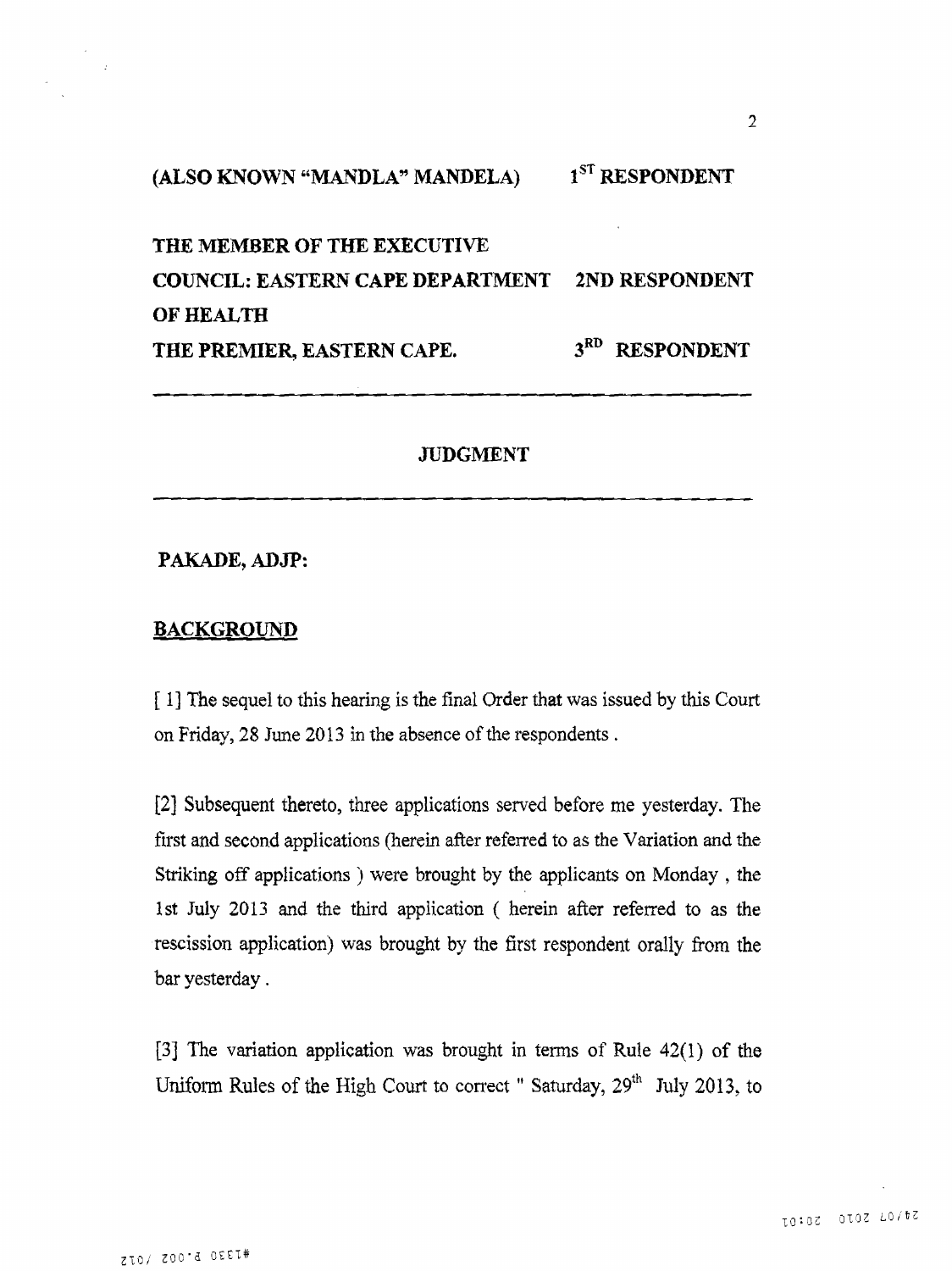read Saturday ,  $29<sup>th</sup>$  June 2013" in paragraph 4 of the Order issued on the 28 June 2013 .

[4] In the Striking out application, the nature of the relief sought by the applicants is an order striking out averments contained in certain paragraphs of the answering affidavit to the variation application on the ground that they are irrelevant, vexatious and scandalous. The striking out application is brought in tenns of Rule 6(15) of the Uniform Rules.

[5] The rescission application is brought in terms of Rule 42 (1) (a) of the Uniform Rules on the ground that the Order of the 28 June 2013 was erroneously sought and erroneously granted in the absence of the first respondent.

[6] Before the commencement of the hearing of the three applications referred to above, Mr Smith, Counsel for the applicants, moved an application from the bar for the amendment of the Notice of Motion to be in accord with the variation order sought. After brief submission from Mr Zilwa, Counsel for the first respondent, I granted the amendment to the Notice of Motion in the following terms;

"4A: That in the event of the First Respondent failing to immediately return the remains, but no later than Wednesday 3 rd July 2013 at 15:00, the Sheriff of this Court, or his Deputy, (or nominee) performs, subject to the fulfillment of the medical protocols by a medical practitioner, the exhumation of the remains on the First Respondent's

 $\mathcal{L}^{\mathcal{L}}$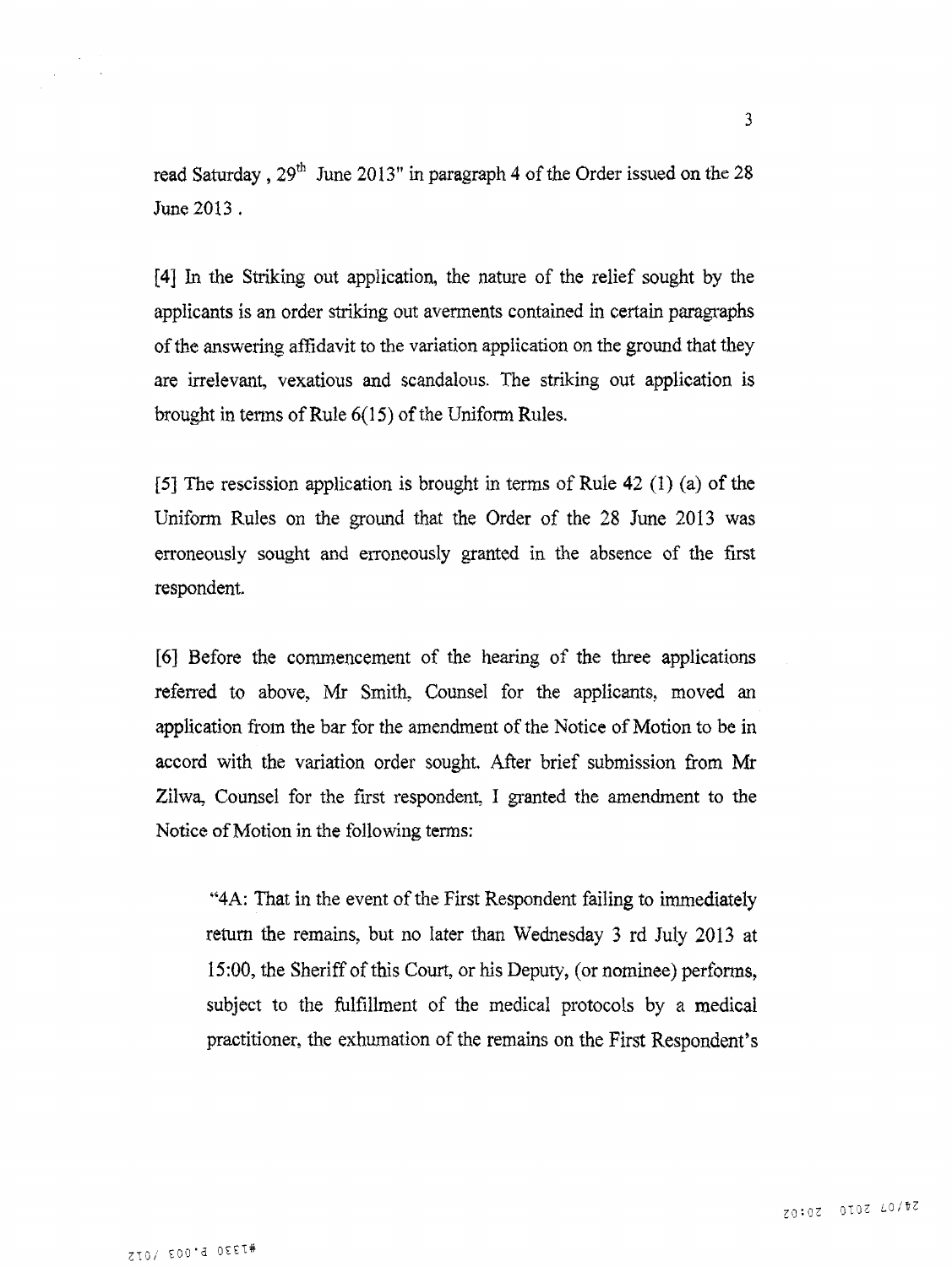property, for reburial at the applicants' family homestead (farm) situated at Qunu, Mthatha, Eastern Cape".

[7] In view of the fact that all the three applications are interlinked and factually overlapping, I granted leave for them to be heard simultaneously so that I give one judgment encompassing all of them. I will now herein after deal with the applications in turn, starting with the striking out application.

## **STRIKING OUT APPLICATION**

[8] The striking out application is directed at paragraphs 3-23 of the answering affidavit which Mr Smith submitted are irrelevant, scandalous and vexatious, Mr Zilwa countered Mr Smith's submission that these paragraphs are not irrelevant scandalous and vexatious. He submitted that the averments embodied therein are relevant because they support the first respondent's application for rescission which he has orally brought in terms of Rule 42 of the Uniform Rules. The submission goes on to say that the averments show that the first respondent was denied *andi alteram partem* before the order was granted last Friday.

[9] A reading of paragraphs 3-11 reveals that the averments stated therein are confined to the lack of service of the application to the first respondent, before the issue of the order while paragraphs 12-17 deal with the issue of urgency, paragraphs 18-20 relate to the rightful person to bury former President Mr Nelson Mandela and paragraphs 22 and 23 deal briefly with the person entitled to the remains of the threesome. On these averments, Mr Zilwa urged this Court to rescind the order issued on the 28 June 2013.

**4**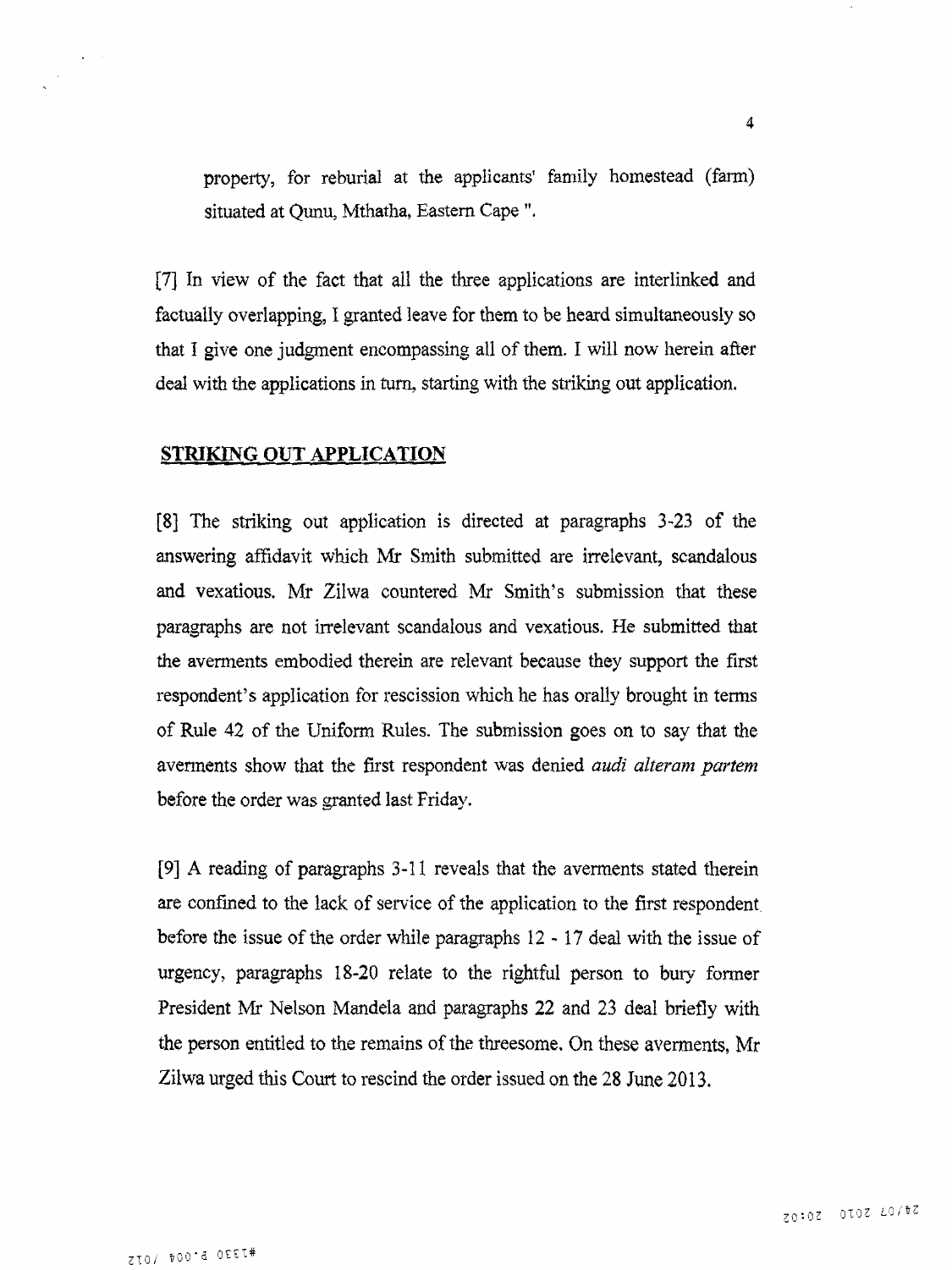$[10]$  Rule  $6(15)$ , reproduced in relevant parts, enjoins the court to strike out from an affidavit any matter which is scandalous, vexatious or irrelevant with an appropriate costs order. The meaning of these terms has been stated as follows:

( a) scandalous matter -means allegations which may or may not be relevant but which are so worded as to be abusive or defamatory;

(b) Vexatious matter -means allegations which may or may not be relevant but are so worded as to convey an intention to harass or annoy, and

(c) Irrelevant matter -means allegations which do not apply to the matter in hand and do not contribute in one way or the other to a decision of the matter ( see cases cited in footnote 8 in Erasmus Bl-57 ? see also the unreported judgment of this Court in **Baphathe Fana Makaula and Another v Mzimvubu Municipality and 5 Others ,** Case No.367/2005(1333/06). Again in its interpretation of Rule )(15) the Court in **Vaartz** v **Law Society of Namibia , 1991(3) SA 573** (Nm HC) while reaffirming the meaning ascribed to these terms also added the requirement of prejudice to the other party if the material is allowed to remain in the affidavits . This means ,in my view , that even if the material is irrelevant, scandalous or vexatious the court may hesitate to strike it out unless the other party would be prejudiced if it were to be allowed to remain in the affidavit. If the court allows it to remain in the affidavit on the ground that it is not prejudicial to the other party the material may be relevant on the issue of costs and the deponent to the material may be punished by an order for costs .This is the basis upon which the irrelevant scandalous and vexatious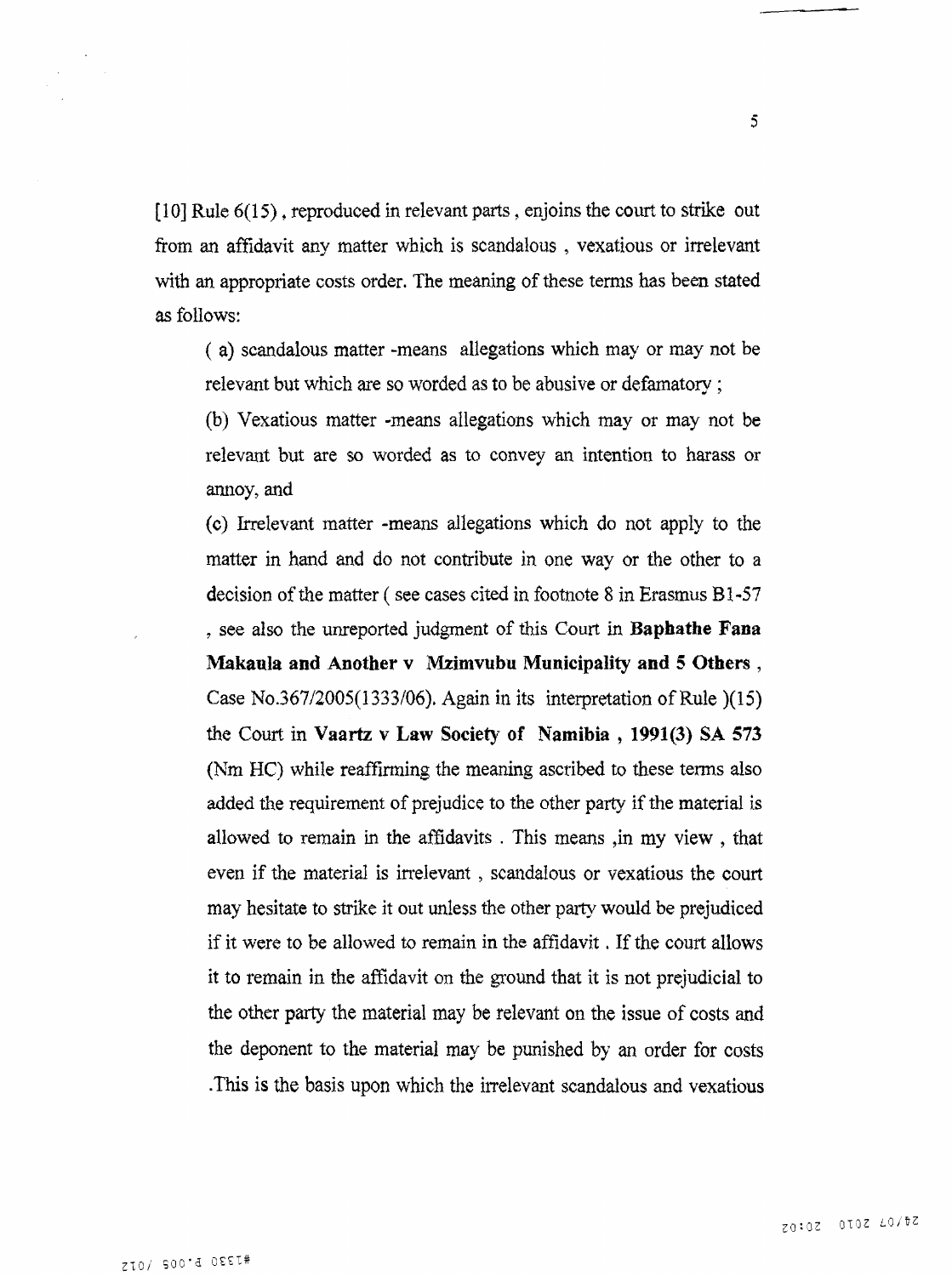material was considered in **Mzimvubu Municipality v Certain Occupiers of Immovable Property**, known as Remainder of Erf 351 Mount Frere Southern Side Near the **Reservour v Mzoli Diko and 6** Others, unreported case no.845/2002 of this Court.

[11] To the extent that the averments in the first respondent's answering affidavit are directed at the rescission application, on the contention of Mr Zilwa, they are irrelevant to the striking out application because the order to which they are directed to rescind is a final order to which the court is *functus officio*. This is so because under common law the general rule is that a Judge has no authority to amend the substantive content of his or her own order. The rationale for this principle is twofold. In the first place he or she is *functus officio* and secondly, there is a public interest element in the finality of litigation ( **Zondi v MEC Traditional And Local Government Affairs 2006 (3) SA CC1** at par .[28] . This is unlike interlocutory orders which stand on a different footing. These can be rescinded, reconsidered or varied on good cause shown. The rationale for interlocutory orders to be subject to variation is that they do not dispose of any issue or any portion of the issue in the main application or action.

[12] These averments are, in my view neither relevant to the striking out application nor to the variation application. Now having said this, I now consider the variation application.

## **VARIATION APPLICATION**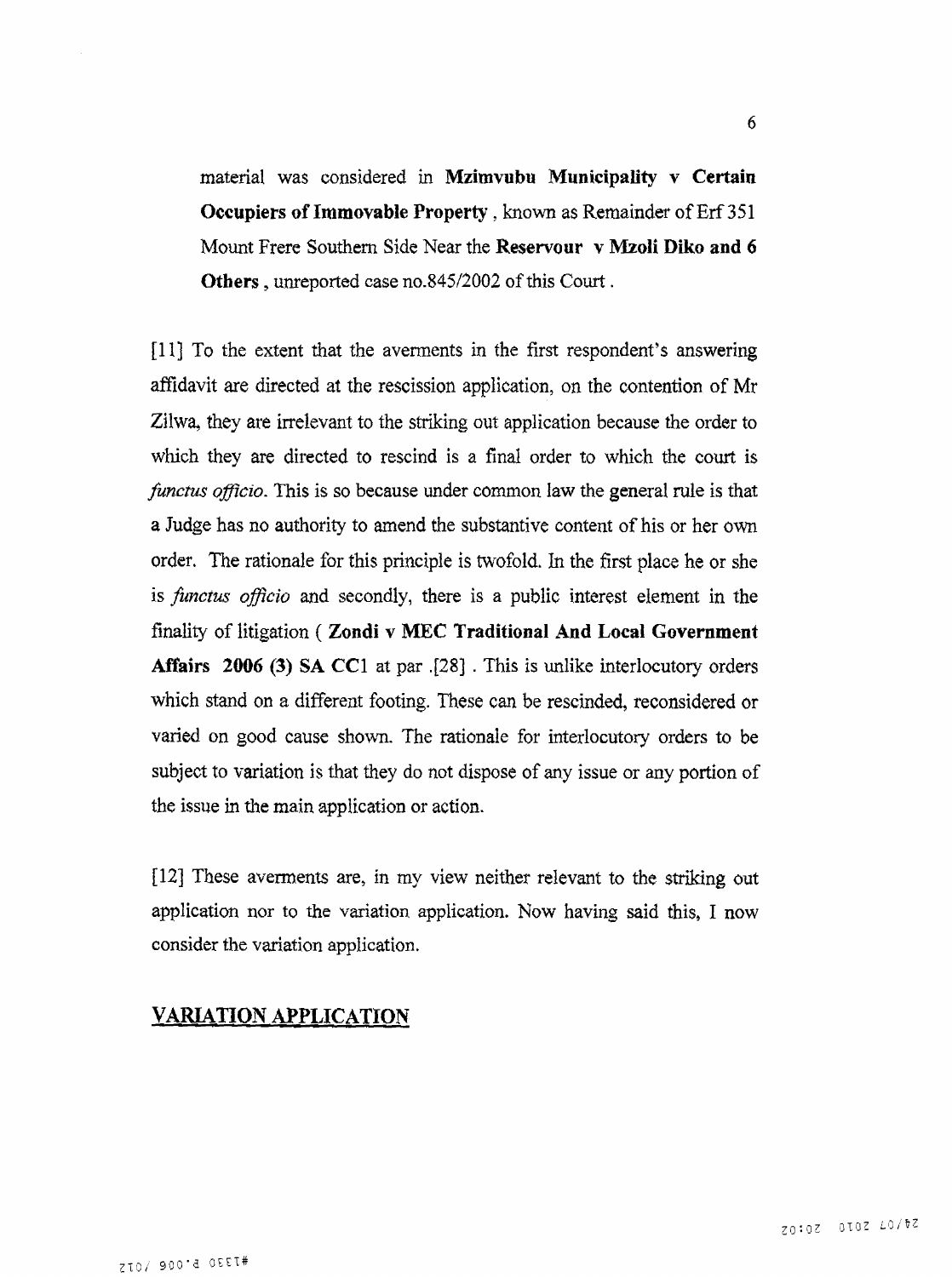[13] Rule 42(1) in terms whereof the application for the variation of the order of the 28 June 2013 is premised provides in relevant parts relied upon by the applicants that:

M The court may , in addition to any other powers it may have *jnero motu* or upon the application of any party affected, rescind or vary:

(a )

(b) an order or judgment in which there is an ambiguity , or a patent error or omission, but only to the extent of such ambiguity or, error or omission;

(c) an order or judgment granted as the result of mistake common to the parties".

[14] This rule contemplates final orders in which variation is sought on purely procedural grounds or grounds incidental thereto, in instances where fresh facts have arisen since the granting of the order and where the order does not reflect the intention of the applicant or serve the object for which it was sought,

[15] The Court was approached as a matter of urgency on Friday, the 28 June 2013 to issue an order which would be executed on the following day, Saturday, the 29 June 2013. The court intended to issue an order which would be executable on the following day, Saturday, 29 June 2013 and in no other day. The applicants sought that order and the  $2<sup>nd</sup>$ ,  $3<sup>rd</sup>$  respondent and the Court understood the object of the order sought to be that. The applicants never sought and the court did not grant an order to be executed on the 29 July 2013. That was a clear typographical error on which no one could climb on and sought to build his opposition on. Having said this, I accordingly find

ZIO/ LOO'd OEET#

 $\frac{1}{\sqrt{2}}$ 

 $\tau$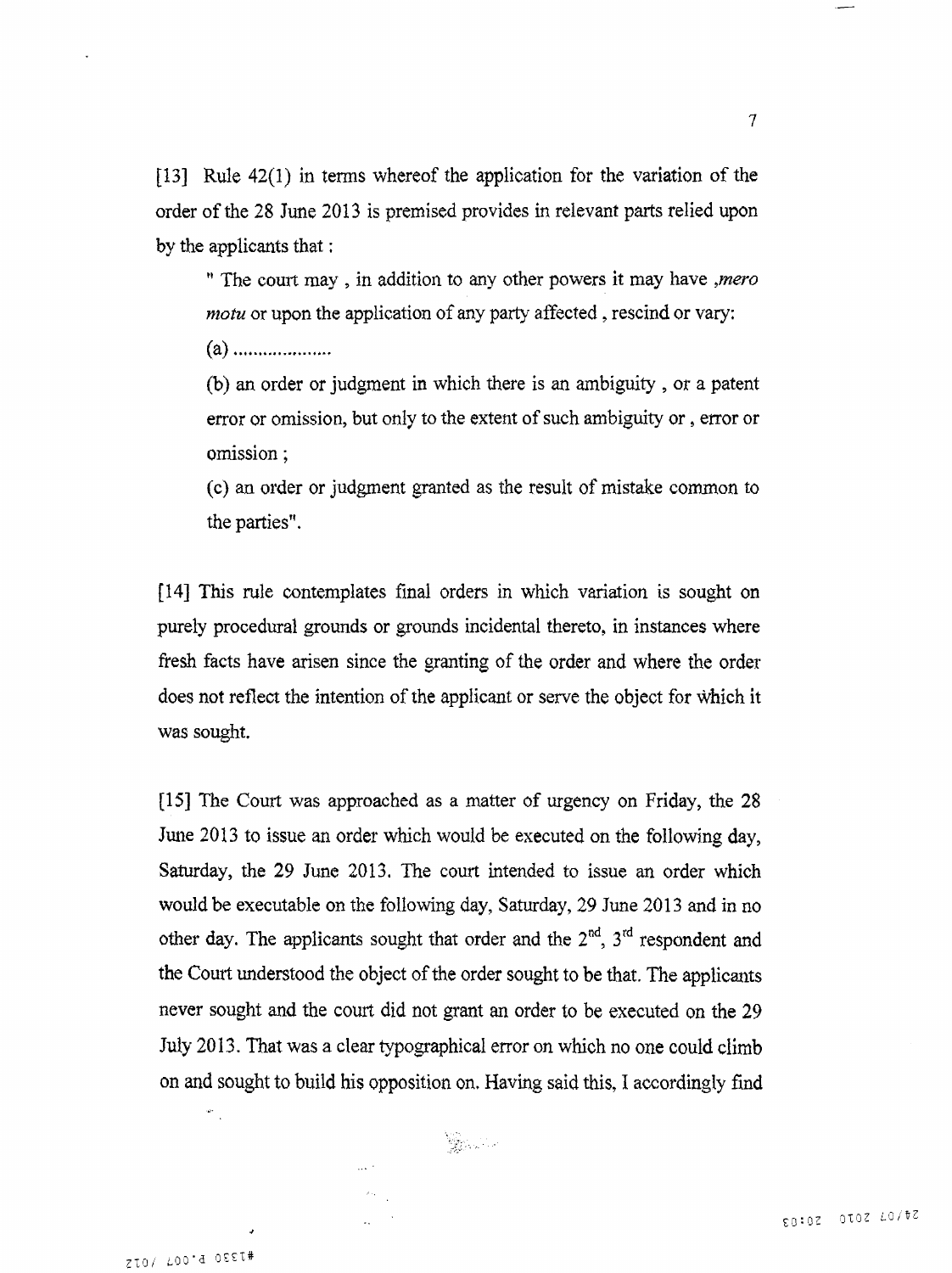that any opposition of the variation of this patent error was frivolous and should not have been undertaken in the light of the clear intention of the parties who were present when the order was granted. No factual opposition could have been averred by the first respondent because he was not present when the order was granted and that is the reason his affidavit is pretty lacking material on variation.

#### **RESCISSION APPLICATION**

[16] Mr Zilwa premised his rescission application on Rule 42(1) (a) that the order was sought and granted erroneously in the absence of the first respondent. He submitted that on the basis that the first respondent was not served with the application papers before the order was granted coupled with the fact that the Court's Directive to the applicants to bring the application on notice to the respondents was not heeded to by the applicants, the court should dismiss the application *mero motu* .No notice of this application was given to the court and as submitted by Mr Smith a few minutes notice was given to him. This was improper.

Rule 42 (2) provides in peremptory language that a party seeking relief under this rule shall make an application therefor upon notice to the parties whose interests may be affected by the variation sought .The first respondent has used the contents of the answering affidavit to the variation application as grounds for rescission , I have already alluded to the fact that the order sought to be rescinded is final and that the court is *functus officio*. The court sitting here is not considering the merits of the application as those merits have been disposed off.

**8**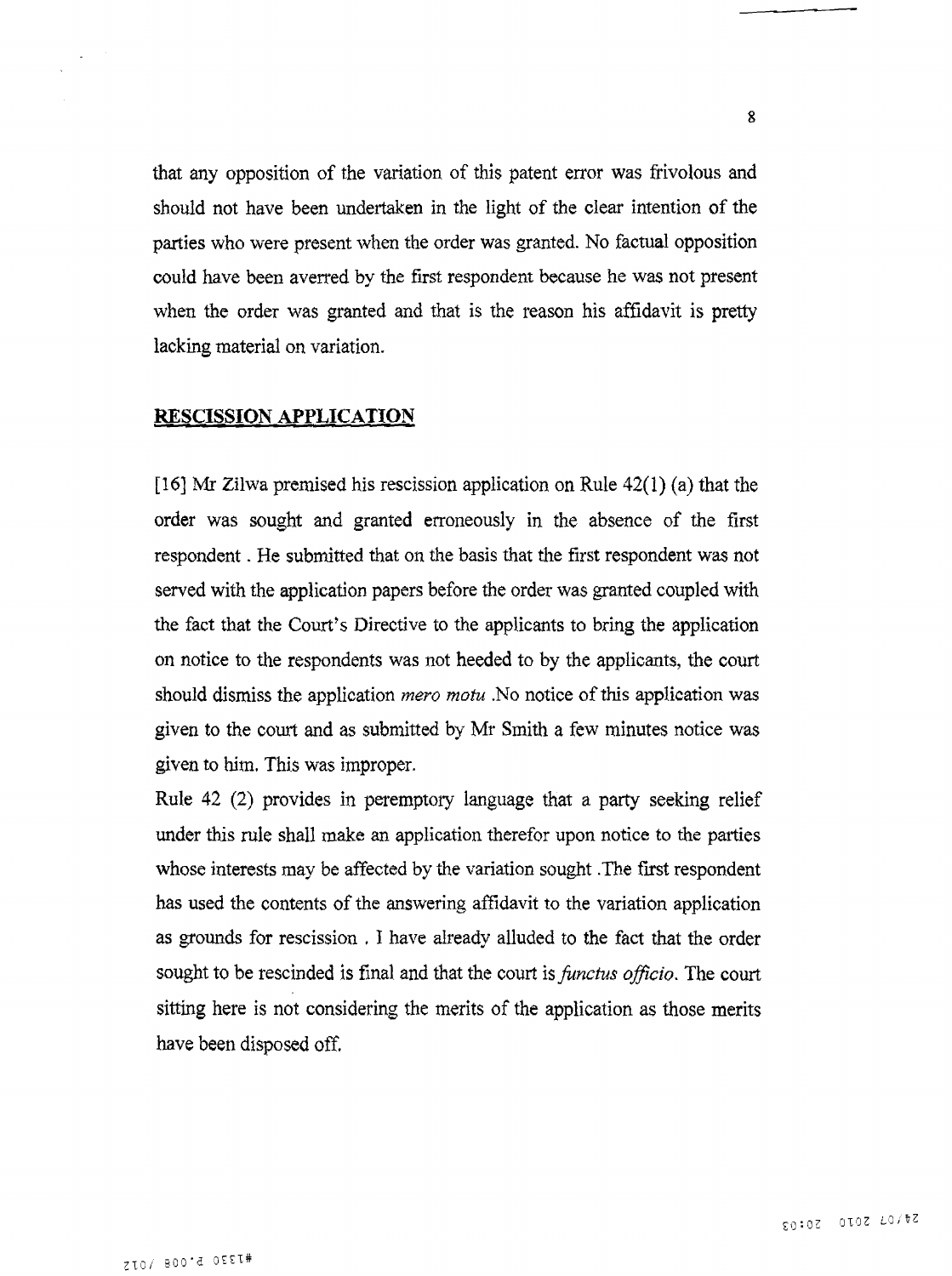It is trite that a judgment or order is erroneously granted if there existed at the time of its issue a fact of which the judge was unaware, which would have precluded the granting of the judgment or order and which would have induced the judge, if aware of it, not to grant the judgment or order . When relying on the rescission *mero motu* by the court the first respondent had to show good cause which is lacking in his answering affidavit.

[17] The order of the 28 June 2013 restores *ante omnia* the remains of the three deceased persons to the applicants to be reburied in Qunu . The nature of the proceedings which gave birth to that order is mandament *van spolie* in terms whereof the spoliated goods have to be returned to the applicants speedily and *ante omnia.* The spoliation proceedings do not involve the hearing on the merits of the dispute. The first respondent has been given an opportunity to say something in his defence but has only raised irrelevant material to the spoliation. He does not deny possession of the remains of the deceased. He does not deny that he took them from Qunu to rebury them in his place in Mvezo Great Place. He failed to raise any defence relevant to spoliation. The material embodied in his answering affidavit is directed at achieving the results of an appeal improperly on a rescission application and on an application which is no longer before the court. It is directed at prejudicing the applicants who have already got the relief against the first respondent. In that respect the material on paragraphs 3-23 in the answering affidavit is scandalous and vexatious and has to be stuck out. Much as the order of the 28 June 2013 is the order issued in spoliation proceedings, the said paragraphs are on irrelevant to those proceedings .As already said, no defence relevant to the spoliation has been tendered by the first respondent. Therefore, he must restore possession of the remains to the applicants

**9**

 $\nu$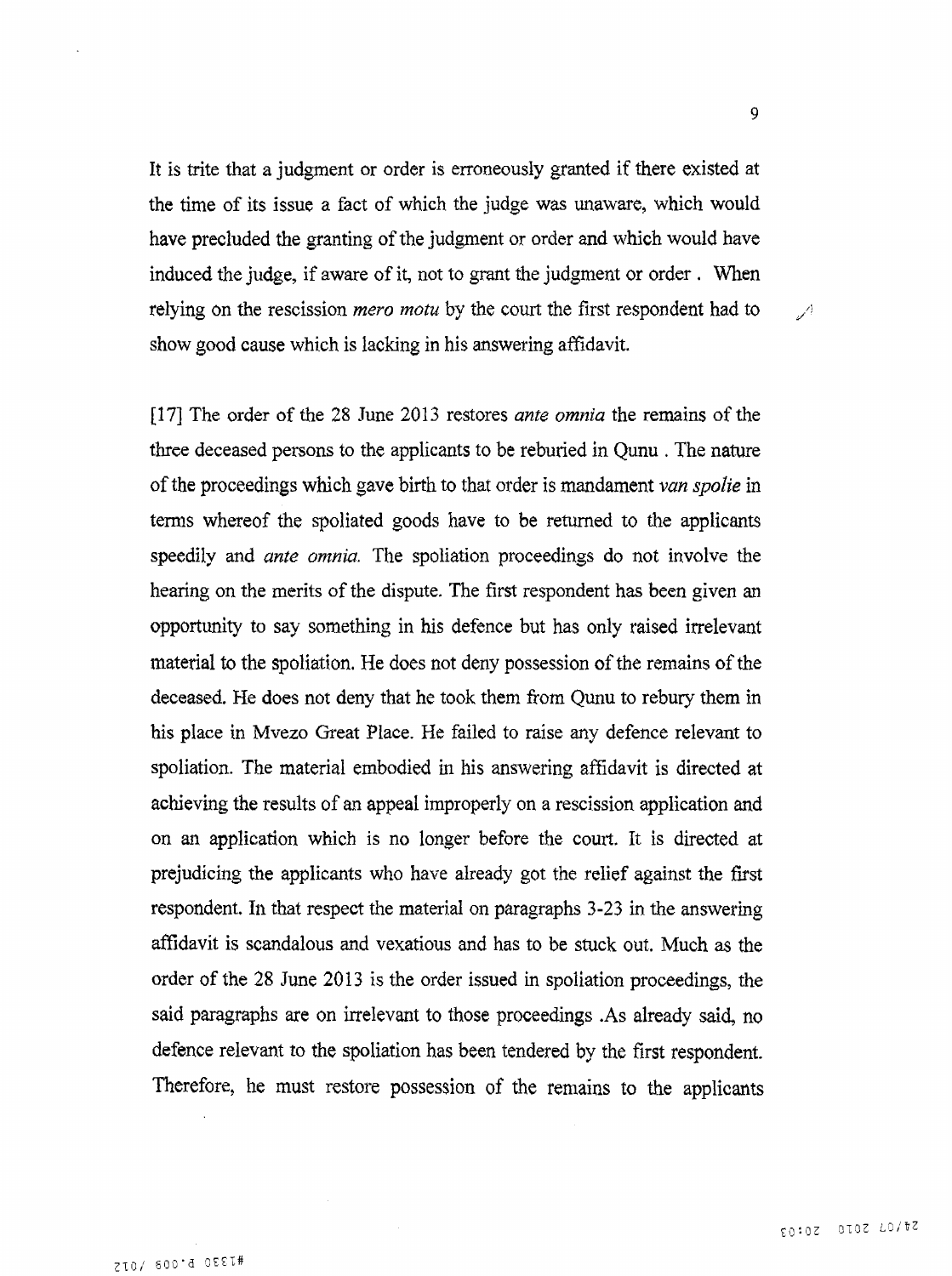forthwith speedily and *ante omnia*. That is the object of the order of the 28 June 2013.

#### **COSTS**

The salutary principle's that costs should follow the event. This means that the successful party must get its costs. In my view the applicants have achieved substantial success in all the applications which they had instituted against the first respondent and have successfully defended his rescission application.

#### **ORDER:**

In the result I make the following Order:

1. The Striking out application succeeds and paragraphs 3-23 of the answering Affidavit are struck out as irrelevant, scandalous and vexatious;

2. The Variation of the Order issued on the 28 June 2013 is granted in the following terms:

2.1." Saturday 29 July 2013 is amended to Saturday, 29 June 2013";

2.2. By the addition of sub paragraph 4A: That in the event of the first respondent failing to immediately return the remains, but not later than Wednesday 3 rd July 2013 , at 15:00, the Sheriff or his Deputy , ( or such nominee) performs , subject to the fulfillment of the medical protocols by a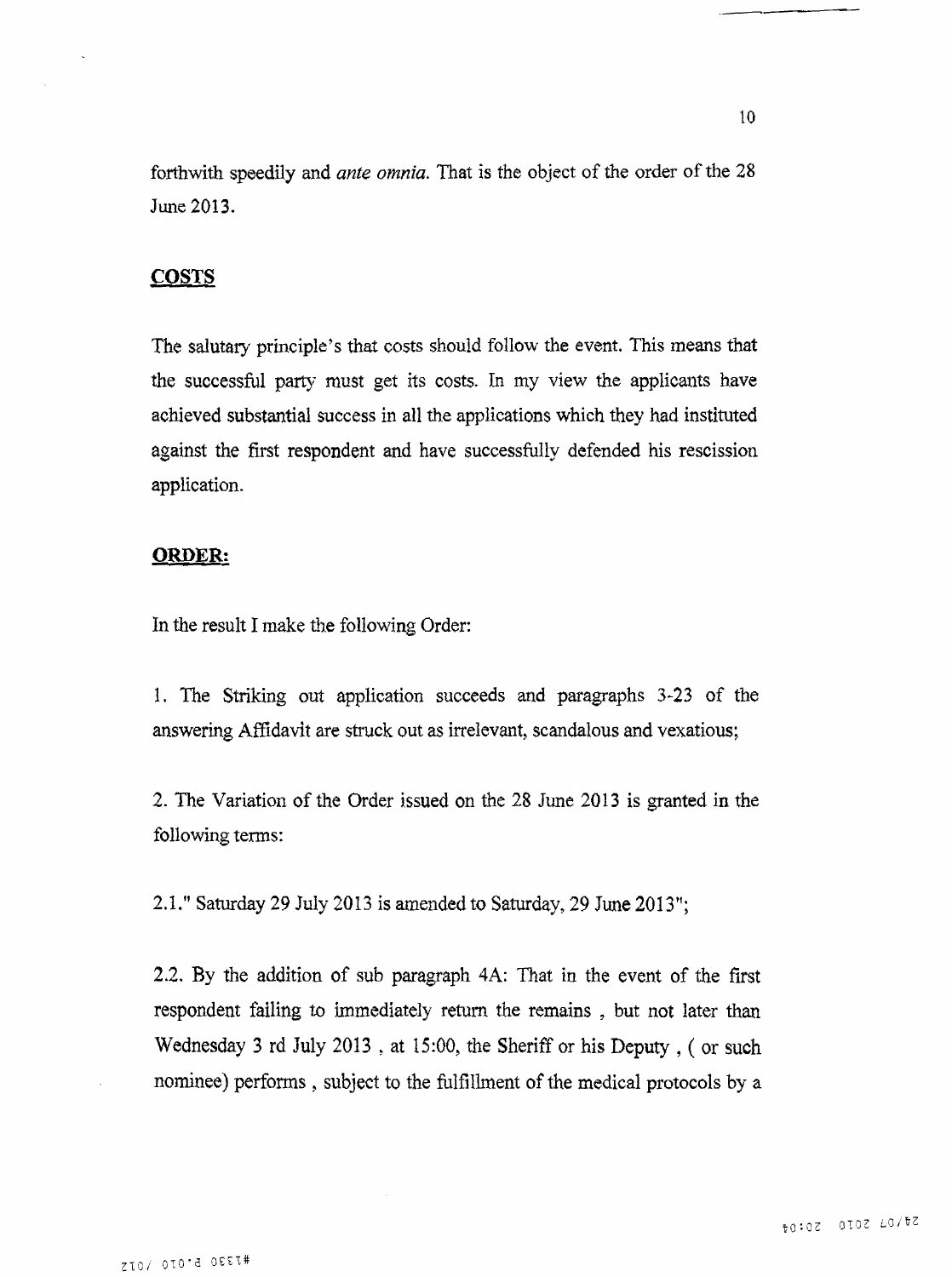medical practitioner, the exhumation of the remains on the first respondent's property , for reburial at the applicants' family homestead ( farm) situated at Qunu, Mthatha, Eastern Cape .

3. That the rescission application is dismissed with costs, such costs to be taxed on the opposed scale;

4. That the first respondent shall pay costs of the striking out application such costs to be taxed on the opposed scale;

5. The first respondent shall pay costs of the variation application, such costs to be taxed on the opposed scale.

LP PAKA

 $\ddot{\phantom{a}}$ 

**ACTING DEPUTY JUDGE PRESIDENT**

| For the Applicant |   | <b>Adv Smith</b>                     |
|-------------------|---|--------------------------------------|
| Instructed by     | ÷ | <b>Messrs Wesley Hayes Attorneys</b> |
|                   |   | C/O Keightley Inc                    |
|                   |   | 60 Cumberland Street                 |
|                   |   | Mthatha                              |
| For Respondent    | ÷ | Adv Zilwa with Adv Mpahlwa           |
| Instructed by     | ÷ | Randal Titus & Associates            |